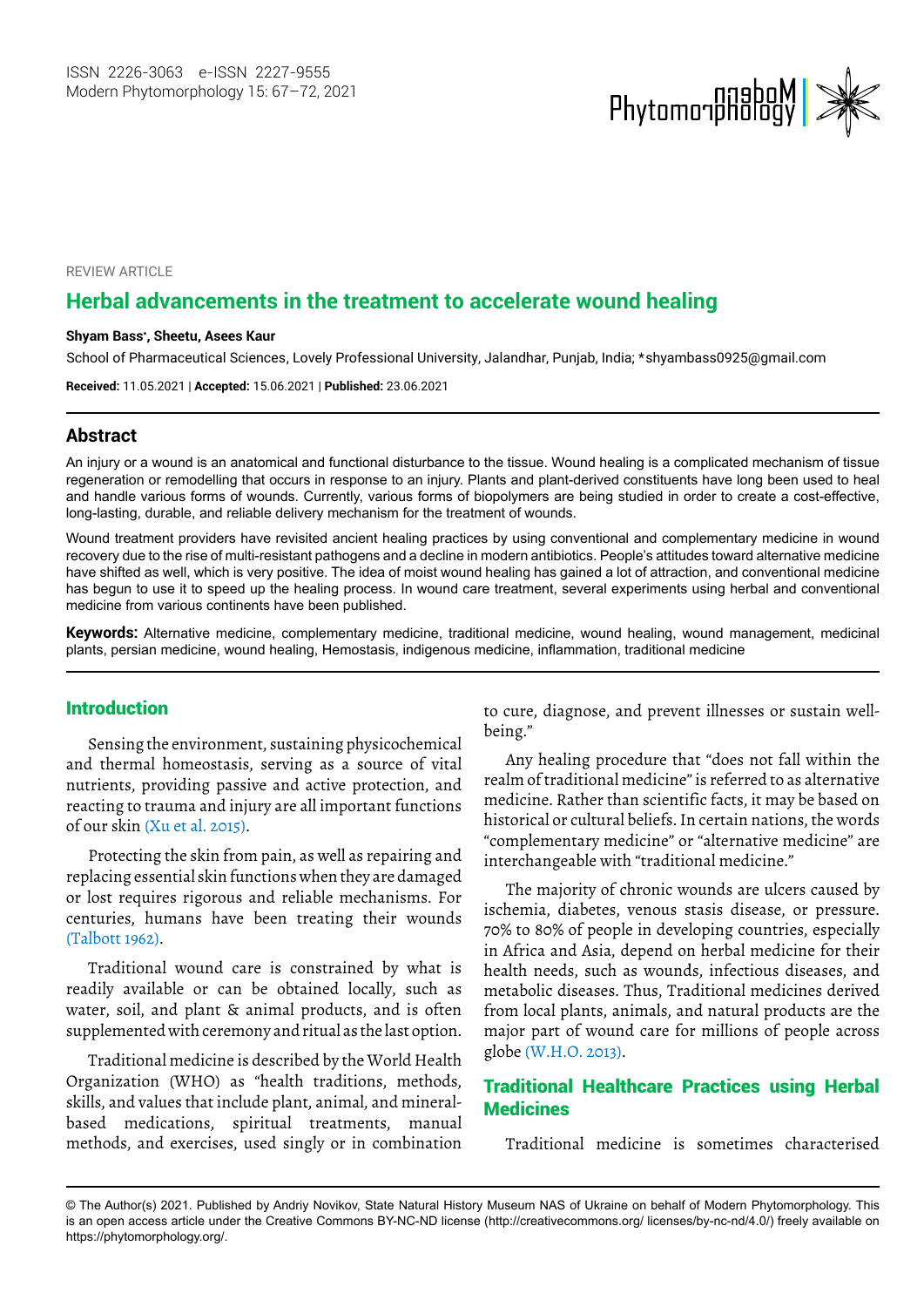as "alternative," "non-conventional," "indigenous," and "complementary" by practitioners of "modern" (western) medicine, when many of the methods and procedures of "modern" medicine are no different from traditional practises when it comes to wounds. Traditional methods mainly rely on land and resources including water, plants, animals, and minerals, and are still highly regarded and commonly used by the most of the people worldwide (W.H.O. 2013).

Traditional Chinese Medicine (TCM) is based on the Five-Phase principle, TCM makes full use through plants with most, although not all, cases, ensuring that it is reliable, inexpensive, and available (Han et al. 2016).

Herbal remedies are made up of spices, herbal ingredients, herbal formulations, and finished herbal products that contain an active ingredient, plant parts, or other plant materials, or a mixture of the three. People from all continents have used plant-based remedies since prehistoric times before the introduction of modern medicine.

Natural ingredients developed within the plant provide pharmacological efficacy to many conventional medicines, as a result, the efficacy of Chinese medicine preparations varies widely and is evaluated by the genetic background, ecological, and growth environmental conditions by each part of the plants (Qi et al. 2014).

## **Characteristics of a Good Herbal or Natural Agents in Wound Healing**

Agents that promote fibroblast proliferation, trigger keratinocyte protein expression, improve collagen formation, and have antibacterial activity, antioxidant, and anti-inflammatory effects are known as wound healing agents (Enoch and Leaper 2005). In most cases, an agent derived from medicinal plants or a natural product must possess two or more of the properties identified in order to be considered as a good wound healing agent (Eming et al. 2014).

## **Traditional Treatment of Wounds Improves with Medical Plants**

India is one of the world's twelve super-diversity countries and is the eighth major center of origin and diversification of domesticated taxa due to its glorious part in the traditional medicinal scheme.

As a result, it has a wealth of conventional wound care and recovery expertise dating back thousands of years. The use of Himalayan plant medicine to treat Lord Rama's brother Lakshman in the Lankan battlefield was mentioned in the Indian holy book "Ramayana." Herbal products are in high demand in developing countries as well, owing to the unfavourable side effects of pharmaceutical products and the relatively stable criteria of herbal products (Tab. 1).

| Table 1. Plants used for would healing activity. |  |
|--------------------------------------------------|--|
|--------------------------------------------------|--|

| Botanical name/<br><b>Common name (Family)</b>                      | Part used       | <b>Extract used</b>                               | <b>Wound healing</b><br>model used                       |
|---------------------------------------------------------------------|-----------------|---------------------------------------------------|----------------------------------------------------------|
| Acorus calamus/Bach<br>plant (Acoraceae)                            | Green<br>leaves | Ethanolic                                         | Excision and<br>incision                                 |
| Allium sativum L./Garlic<br>(Liliaceae)                             | Bulb            | Aqueous and<br><b>Fthanolic</b>                   | Excision,<br>incision and<br>dead space                  |
| Adhatoda vasica N.<br>/Adalsa (Acanthaceae)                         | Leaves          | Methanolic,<br>chloroform<br>and diethyl<br>ether | Excision                                                 |
| Alternanthera brasiliana<br>Kuntz./ Gudaari saag<br>(Amaranthaceae) | Leaves          | Methanolic                                        | Excision,<br>incision and<br>chorioallantoic<br>membrane |
| Andrographis<br>paniculata/ Kalmegh<br>(Acanthaeceae)               | Whole<br>plant  | Pet ether and<br>Ethanolic                        | Excision                                                 |

#### **Aloe vera**

Aloe vera has been used as a first-line remedy for burns, ulcers, and surgical wounds by Persians, Egyptians, and indigenous populations of Africa, Eastern Europe, and the Central America for over 5000 years (Garcia-Orue et al. 2017). Acetone derivatives from Aloe leave outperform alcohol and aqueous extracts in terms of antimicrobial activity. Gram-positive bacteria appear to be more sensitive to Aloe vera than Gram-negative bacteria (Lawrence et al. 2009).

Acemannan, a significant mucopolysaccharide (mesoglycan) found in Aloe vera, is a master regulator of macrophage and T-cell function, inducing the expression of pro-inflammatory mRNAs (such as IL-1, IL-1, IL-6, TNF- , PGE2, and nitrous oxide) (Ali et al. 2014). In a rat wound healing model, topically applied acemannan was found to significantly reduce the time to wound closure. Thus Aloe vera glycans have also been shown to enhance de novo granulation tissue development (Jettanacheawchankit et al. 2009).

### *Artctim lappa*

Burdock, also known as *Arctium lappa*, is a commonly planted perennial herb. In North America, Europe, and Asia, Arctium lappa is used to treat sore throats and skin disorders including swelling, itchy skin, and wrinkles. *Arctium lappa* has protective, anti-inflammatory, antidiabetic, antimicrobial, and antiviral effects, according to scientific studies (Knott et al. 2008).

Burns and Wounds topical ointment, a commercial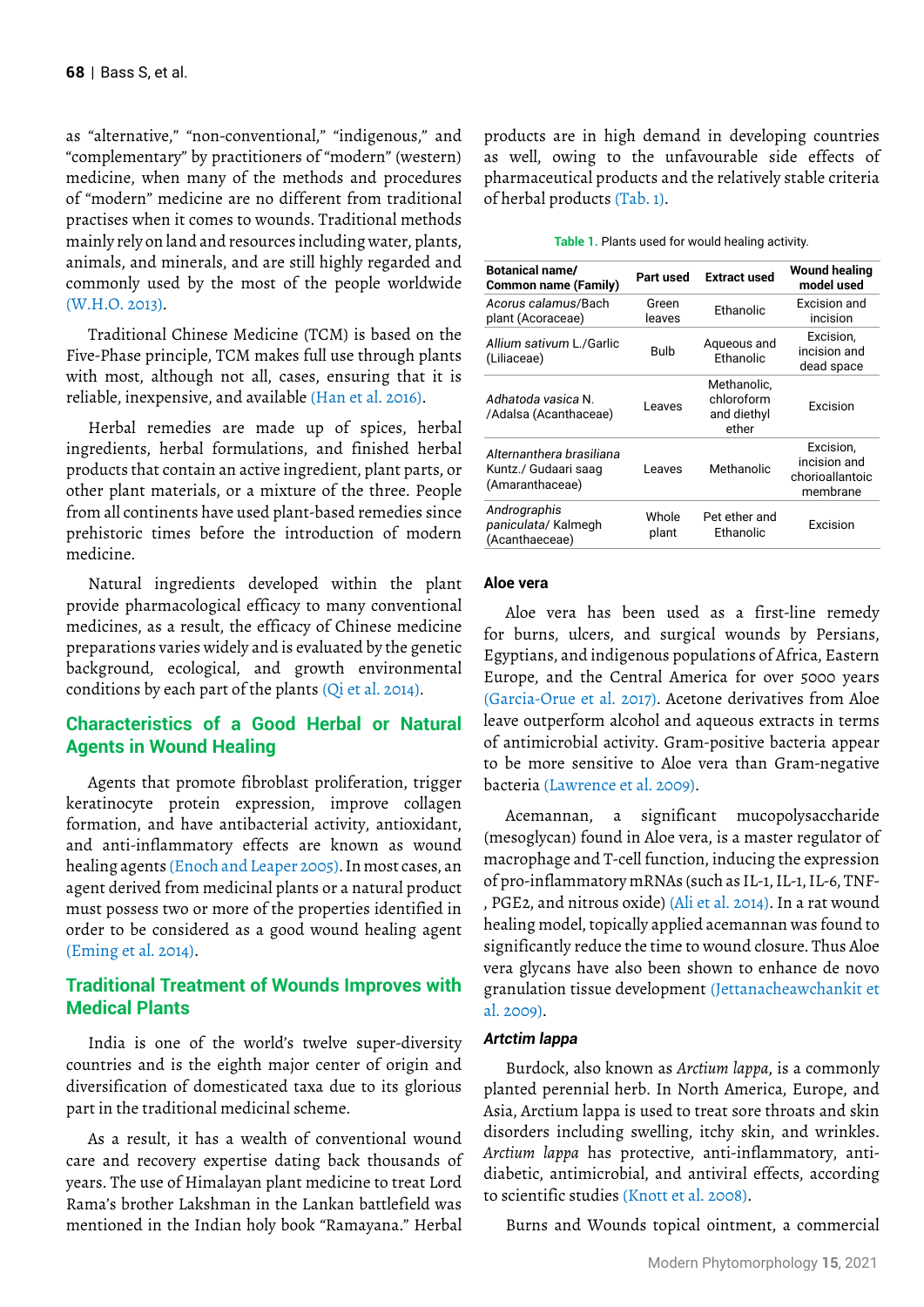preparation containing *Arctium lappa*, was shown to relieve pain and healing of first and second-degree burns in humans more effectively than the control treatment in a pilot study (Amish Et al. 2014).

#### *Astragalus propinquus* **and** *Rehmannia glutinosa*

Urinary retention and edema were treated with the root of *Astragalus propinquus* in TCM. The origin of *Rehmannia glutinosa* has a long history of use in hemorheology and diabetes. The root of *Astragalus propinquus* and the root of *Rehmannia glutinosa* were first stated to be clinically useful for the treatment of diabetic foot ulcers (Chiu et al. 2018). This finding has since been confirmed in diabetic rats. Studies shows, the roots of *Astragalus propinquus* and *Rehmannia glutinosa* improve angiogenesis and reduce tissue oxidative stress in diabetic rats, promoting diabetic wound healing and postischemic neovascularization (Tam et al. 2014).

#### *Ampelopsis japonica*

The roots of *Ampelopsis japonica*, which grow in eastern Asia and eastern North America, are used as a traditional treatment for burns and ulcers, among other things. *Ampelopsis japonica* has been shown to have a variety of pharmacological functions, including neuroprotective, antimicrobial, and anticancer properties, ethanol extracts from dried roots of *Ampelopsis japonica* have been shown to speed up the healing of cutaneous scald injury in rats. The levels of tumor necrosis factor-alpha and Tumor Growth Factor-1 (TGF-1) were found to be higher two days after the injury and to decrease as healing progressed. Interleukin-10 (IL-10), on the other hand, was found to be elevated after 14 days, coinciding with wound closure. Topical treatment with ethanolic *Ampelopsis japonica* enhanced re-epithelialization, granulation tissue formation, vascularization, and collagen deposition as compared to wounds treated with Vaseline (petroleum jelly) or silver sulfadiazine (Lee et al. 2015).

#### *Bryophyllum pinnatum* **(Lam.) Kurz. (***Crassulaceae***)**

*Bryophyllum pinnatum*, also known as *Bryophyllum calycinum*, is a perennial herb used in India and other countries as folk medicine. Phenols, flavonoids, alkaloids, tannins, glycosides, saponins, coumarins, and sitosterols are the key phytochemical constituents contained in plants.

The plant's leaves are disinfectant and antibacterial, and are used to treat boils, swelling, insect bites, burns and wounds (Khare 2009).

### *Calotropis gingantea* **(L.) R. Br. (***Asclepiadaceae***)**

*Calotropis gigantea* is known as "Sweta Arka" in ancient Ayurvedic medicine. It can be found in India, China,

Malaysia and a number of other countries. Flavonoids, triterpenoids, phenolic compounds, tannins, alkaloids, hormones, glycosides, saponins, terpenes, carbohydrates, alcohol, resin, fatty acids, and esters of calotropeols are the most active phytoconstituents derived from plants. Test of the wound healing efficacy of *Calotropis gigantea* topical application in an excision wound model. The percentage of wound contraction was observed to be higher in incision wound and dead space wound model due to increased hydroxyproline content (Nalwaya et al. 2009).

#### *Curcuma longa* **Linn. (***Zingiberaceae***)**

*Curcuma longa* is an ancient spice and an essential Ayurvedic herb. Thousands of years have passed since it was first seen in India. Turmeric and Indian saffron are other names for it. Curcuminoids, which include curcumin (diferuloyl methane), demethoxycurcumin, and bisdemethoxycurcumin, are the key components of turmeric (Naz et al. 2010).

#### *Elephantopus scaber* **Linn. (***Asteraceae***)**

Scaber is a kind of weed that grows in shady looked at the wound-healing properties of aqueous leaf extract and deoxyelephantopin, a drug isolated from an ethanolic leaf extract. In animals treated with deoxyelephantopin, wound healing was found to be more successful (Singh et al. 2005). deoxyelephantopin, deoxyelephantopin, isoscabertopin, and scabertopin are the most bioactive compounds areas. Sesquiterpene lactones such as elescaberin, isoextracted from the ethanolic extract of the plant

### *Ficus racemosa* **Linn. (***Moraceae***)**

*Ficus racemosa* Fi Linn. large deciduous tree found throughout India, particularly in the north. Tested the wound healing efficacy of an aqueous and an ethanolic extract of *F. racemosa* roots on an incision and an excision wound model. Due to improved epithialialization and collagen synthesis, aqueous extract of root increased the percentage closure (Murti and Kumar 2012).

## Plants with Wound-Healing Properties and its Pharmacological Activities

#### **Anti- inflammatory activity**

The inflammation step of the wound healing process is critical because it produces neutrophils, which are responsible for microbial clearance in the wound area (phagocytosis) and antigen presentation. Inflammatory cytokines and growth factors are also produced during this process. Because of the net destruction of soluble growth factors and matrix elements, any pathological process that interferes with this self-limited physiological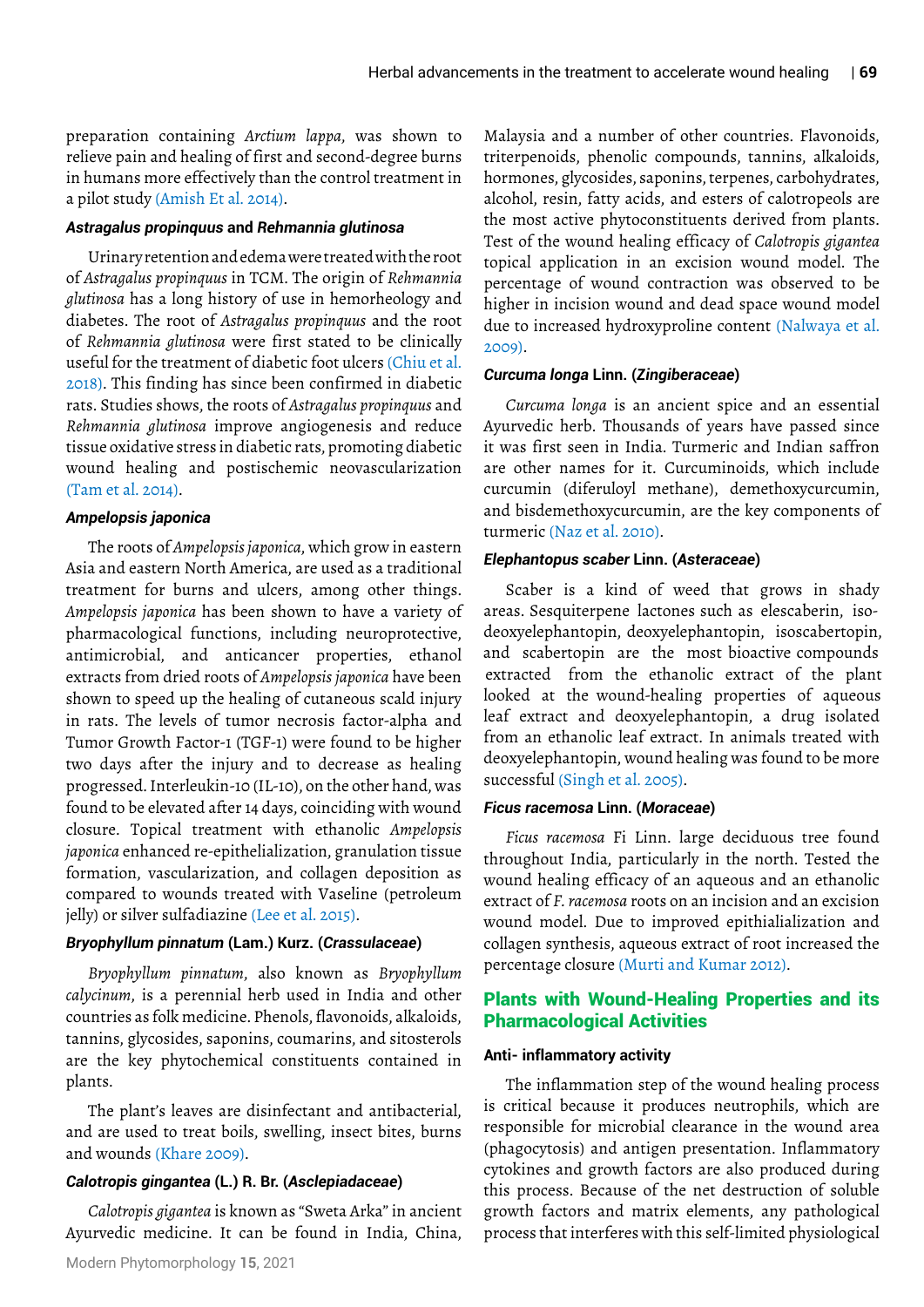process will result in a non-healing wound. Plant extract has anti-inflammatory properties, according to various traditional texts and animal tests, and thus can be used as wound healer drugs (Akihisa et al. 1996).

### **Antioxidant activity**

To live, plants develop a variety of anti-oxidative compounds to combat reactive oxygen species, which involve free radicals like superoxide anion radicals and hydroxyl radicals, as well as non-radical species like hydrogen peroxide, are aggravating factors in the ageing process. Various antioxidant natural remedies extracted from plants, such as *Angelica sinensis* polysaccharides, Aloe vera gel, and *Eucommia ulmoides* Oliver leaf extract, promote wound healing by scavenging free radicals and facilitating collagen synthesis (Sen et al. 2002).

### **Analgesic activity**

Patients with wounds sometimes feel pain. Wound pain is caused by tissue damage or nervous system dysfunction (neuropathic pain) on a physiological basis. Pain can cause a delay in wound healing by disrupting neuroendocrine and immune functions, both of which are important in the wound healing process. As a result, herbal preparations with analgesic and antiinflammatory properties can be used to treat wound pain (McGuire et al. 2006).

#### **Antimicrobial activity**

Microorganisms are thought to play a part in the slow healing of chronic wounds and the emergence of infection-related complications. Sepsis, which obstructs the healing process, may be caused by bacterial infection. A variety of polyherbal preparations with antimicrobial activity have been scientifically proven to have wound healing activity, such as a polyherbal gel made from *Terminalia arjuna*, *Centella asiatica*, and *Curcuma longa* that has antimicrobial and wound healing properties (Patel et al. 2011).

## **Functions of Phytoconstituents in the Role of Wound Healing**

Phytoconstituents present in plant extracts can interfere with one or more phases of the wound healing process in a positive way in the proper sequence and at the right time to improve efficacy. Plants have developed a variety of wound-healing substances, including tannins from *Terminalia arjuna*, polysaccharides from *Opuntia ficus-indica*, asiaticoside, asiatic acid, and madecassic acid from *Centella asiatica*, and curcumin from *Curcuma longa*, among others (Ghosh and Gaba 2013).

## Clinical Problem

Acute and chronic wounds are a common health problem, particularly as obesity and diabetes become more prevalent. A delay in wound healing will raise the risk of infection and exacerbate scarring, resulting in higher morbidity and costs for ongoing medical treatment. While wound dressings can avoid desiccation and provide a protective shield, many other statements about improved wound healing are often unsubstantiated. With the advent of "natural ingredients" into the wound healing arena, it is now possible to use specific chemicals and compounds that can have many wound healing benefits at the same time (Vermeulen et al. 2004).

These "natural goods," according to popular belief, would have fewer side effects. Since this area is still in its early stages, experimental testing of naturally generated compounds, such as plant-derived products (phytochemicals), and how these products can be incorporated into wound treatment is essential.

### **Future Developments**

The use of phytochemicals and naturally derived substances in wound healing is a promising development. To evaluate the importance of these naturally derived products in wound treatment, more prospective, wellcontrolled studies are required. The effect of the extraction technique on the final composition of the extract needs to be better defined, and the importance of this information is currently under appreciated. Naturopathic medicine, Ayurvedic medicine, and homoeopathy, unlike allopathic medicine, make extensive use of plant/herbal extracts and naturally extracted substances. Future systematic and thoughtful studies into the role of naturally derived products for wound healing would require collaborative efforts.

### **Need of innovative research**

Phytochemical and other naturally derived drug research is only in its early stages, with even more findings to come. Many herbs and plants have yet to be investigated for their medicinal value in medical systems that focus on phytochemicals, such as traditional Chinese medicine, Ayurveda, and naturopathy. Increased study and use of phytochemicals and other biologically derived compounds suggests that the science is heading toward a more complex approach to wound care, which has a complicated physiology and pathophysiology.

### **Conclusion**

Since plants are essential for human existence, their use for medicinal purposes in India has been known in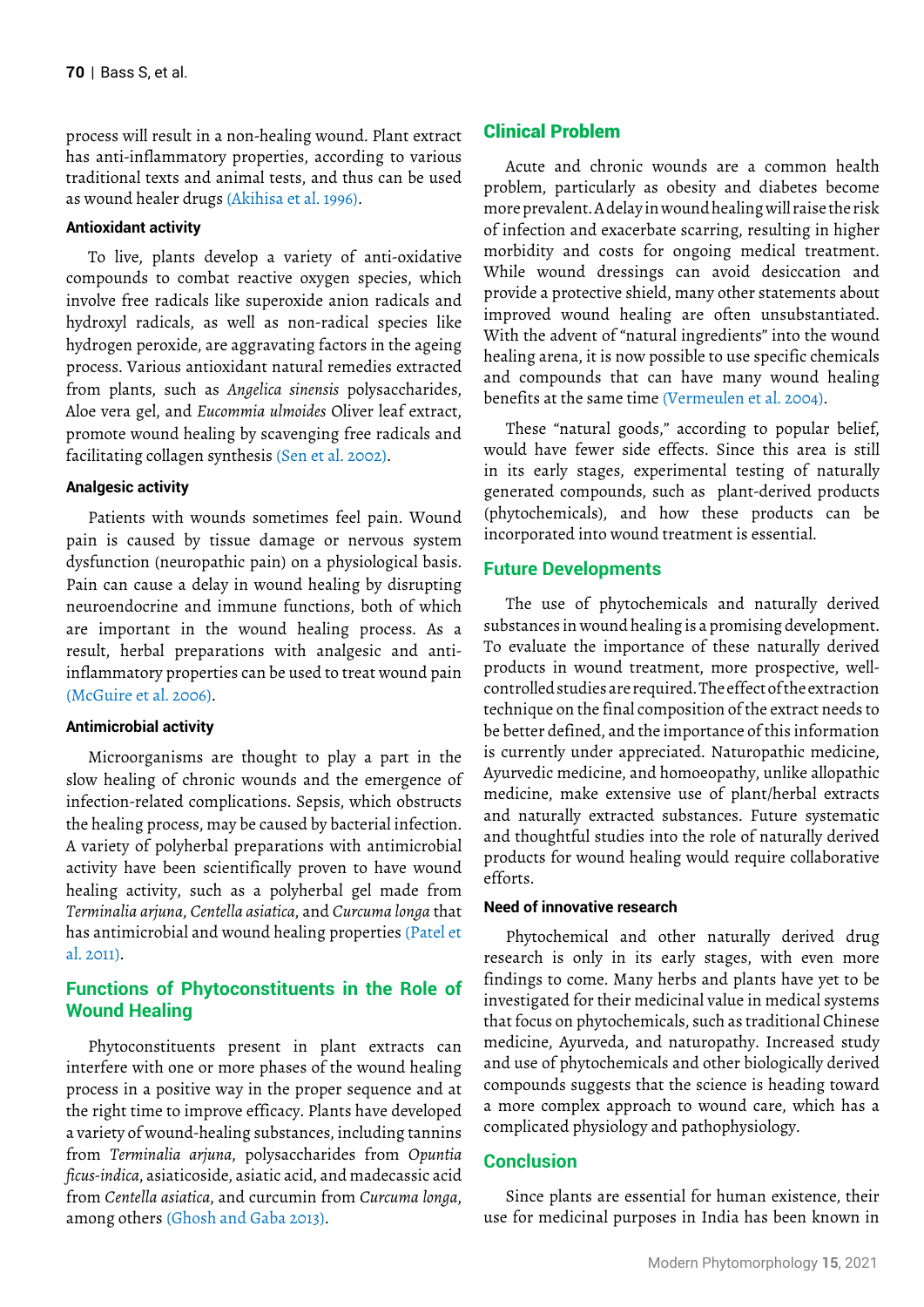ancient literature for a long time. In India, the traditional medicinal scheme is commonly used. For their different health needs, a large percentage of the population, especially in rural areas, is already reliant on conventional medicine. It is self-evident that every healthcare organisation would be unable to meet the public's health-care needs on its own. As a result, conventional and cultural medical awareness serves as a catalyst for addressing health-care demands. Due to the presence of beneficial phytoconstituents, a variety of plants have been confirmed to have wound-healing properties.

The majority of these trials include screening plants or extracts for wound healing action on a random basis. Since all of the plant products included in the table have proven efficacy in real trials and use, there is a greater need to isolate and analyse each active ingredient that plays a positive role in the healing process. Combining conventional and new experience will result in more effective wound-healing medications and less side effects. Modern plant expertise can be used to develop clinical, medical, pharmacological, and innovative drug delivery systems for wound healing.

### **Illustration**

The proposed benefit of extracting natural resources is depicted in this diagram. Multiple compounds in an extract can have a variety of properties that aid in wound healing (Fig. 1).



**Figure 1.** Severalproperties of a plant helpful in wound healing process.

### **References**

**Xu R., Luo G., Xia H., He W., Zhao J., Liu, B., Wu, J. (2015).** Novel bilayer wound dressing composed of silicone rubber with particular micropores enhanced wound re-epithelialization and contraction. *Biomaterials* **40:** 1-11.<https://doi.org/10.1016/j.biomaterials.2014.10.077>

**Talbott J.H. (1962).** A short history of medicine. *JAMA* **180:** 794-794. <https://doi.org/10.1001/jama.1962.03050220086023>

**World Health Organization (2013).** WHO traditional medicine strategy: 2014-2023. *World Health Organization* ISBN: 9789241506090. <http://www.who.int/traditional-complementary-integrative-medicine/en/>

**Han F., Li Y., Zhang X., Song A., Zhu H., Yin R. (2016).** A pilot study of direct infusion analysis by FT-ICR MS for rapid differentiation and authentication of traditional Chinese herbal medicines. *Internat J Mass Spectrometry* **403:** 62-67. https://doi.org/10.1016/j.ijms.2016.01.012

**Qi Y., Li S., Pi Z., Song F., Lin N., Liu S., Liu Z. (2014).** Chemical profiling of Wu-tou decoction by UPLC-Q-TOF-MS. *Talanta* **118:** 21-29. <https://doi.org/10.1016/j.talanta.2013.09.054>

**Enoch S., Leaper D.J. (2005).** Basic science of wound healing. *Surgery* **23:** 37-42. https://doi.org/10.1383/surg.23.2.37.60352

**Eming S.A., Martin P., Tomic-Canic M. (2014).** Wound repair and regeneration: mechanisms, signaling, and translation. *Sci Translat Med* **6:** 265sr6-265sr6. <https://doi.org/10.1126/scitranslmed.3009337>

**Garcia-Orue I., Gainza G., Gutierrez F. B., Aguirre J.J., Evora C., Pedraz J.L., Igartua M. (2017).** Novel nanofibrous dressings containing rhEGF and Aloe vera for wound healing applications. *Internat J Pharmaceut* **523:** 556-566.<https://doi.org/10.1016/j.ijpharm.2016.11.006>

**Lawrence R., Tripathi P., Jeyakumar E. (2009).** Isolation, purification and evaluation of antibacterial agents from Aloe vera. *Brazilian J Microbiol* **40:** 906-915.<https://doi.org/10.1590/S1517-83822009000400023>

**Ali P., Chen Y.F., Sargsyan E. (2014).** Bioactive molecules of herbal extracts with anti-infective and wound healing properties. *Microbiol Surg Infect* 205-220.<https://doi.org/10.1016/B978-0-12-411629-0.00012-X>

**Jettanacheawchankit S., Sasithanasate S., Sangvanich P., Banlunara W., Thunyakitpisal P. (2009).** Acemannan stimulates gingival fibroblast proliferation; expressions of keratinocyte growth factor-1, vascular endothelial growth factor, and type I collagen; and wound healing. *J Pharmacolog Sci* **109:** 525-531.<https://doi.org/10.1254/jphs.08204FP>

**Knott A., Reuschlein K., Mielke H., Wensorra U., Mummert C., Koop U., Gallinat S. (2008).** Natural Arctium lappa fruit extract improves the clinical signs of aging skin. *J Cosmetic Dermatol* **7:** 281-289. [https://doi.](https://doi.org/10.1111/j.1473-2165.2008.00407.x) [org/10.1111/j.1473-2165.2008.00407.x](https://doi.org/10.1111/j.1473-2165.2008.00407.x)

**Amish Burn Study Group, Kolacz N.M., Jaroch M.T., Bear M.L., Hess R.F. (2014).** The effect of Burns & Wounds (B&W)/burdock leaf therapy on burn-injured Amish patients: a pilot study measuring pain levels, infection rates, and healing times. *J Holistic Nursing* **32:** 327-340.

**Chiu C. Y., Hsu W.H., Liu H.K., Liu S.H., Lin Y.L. (2018).** Prepared Rehmanniae Radix oligosaccharide regulates postprandial and diabetic blood glucose in mice. *J Functional Foods* **41:** 210-215. [https://doi.](https://doi.org/10.1016/j.jff.2017.12.031) [org/10.1016/j.jff.2017.12.031](https://doi.org/10.1016/j.jff.2017.12.031)

**Tam J.C.W., Ko C.H., Lau K.M., To M.H., Kwok H.F., Chan Y.W., Bik-San Lau C. (2014).** A Chinese 2-herb formula (NF3) promotes hindlimb ischemia-induced neovascularization and wound healing of diabetic rats. *J Diabetes Complications* **28:** 436-447. [https://doi.org/10.1016/j.](https://doi.org/10.1016/j.jdiacomp.2014.03.004) [jdiacomp.2014.03.004](https://doi.org/10.1016/j.jdiacomp.2014.03.004)

**Lee K., Lee B., Lee M.H., Kim B., Chinannai K.S., Ham I., Choi H.Y. (2015).** Effect of Ampelopsis Radix on wound healing in scalded rats. *BMC Complementary Alternative Med* **15:** 1-9. [https://link.springer.com/](https://link.springer.com/article/10.1186/s12906-015-0751-z) [article/10.1186/s12906-015-0751-z](https://link.springer.com/article/10.1186/s12906-015-0751-z)

**Khare C.P. (2009).** Indian medicinal plants an illustrated dictionary. *Springer Publishers*

**Nalwaya N., Pokharna G., Deb L., Jain N.K. (2009).** Wound healing activity of latex of Calotropis gigantea. *Int J Pharm Pharm Sci* **1:** 176- 181.

**Naz S., Jabeen S., Ilyas S., Manzoor F., Aslam F., Ali A. (2010).**  Antibacterial activity of Curcuma longa varieties against different strains of bacteria. *Pak J Bot* **42:** 455-62. [https://pdfs.nutramedix.ec/Avea%20](https://pdfs.nutramedix.ec/Avea - Antibacterial (Strains).pdf) [-%20Antibacterial%20\(Strains\).pdf](https://pdfs.nutramedix.ec/Avea - Antibacterial (Strains).pdf)

**Singh S.D.J., Krishna V., Mankani K.L., Manjunatha B.K., Vidya S.M., Manohara Y.N. (2005).** Wound healing activity of the leaf extracts and deoxyelephantopin isolated from Elephantopus scaber Linn. *Ind J Pharmacol* **37:** 238. [https://www.ijp-online.com/article.asp?issn=0253-](https://www.ijp-online.com/article.asp?issn=0253-7613;year=2005;volume=37;issue=4;spage=238;epage=242;aulast=Singh) [7613;year=2005;volume=37;issue=4;spage=238;epage=242;aulast=Sin](https://www.ijp-online.com/article.asp?issn=0253-7613;year=2005;volume=37;issue=4;spage=238;epage=242;aulast=Singh) [gh](https://www.ijp-online.com/article.asp?issn=0253-7613;year=2005;volume=37;issue=4;spage=238;epage=242;aulast=Singh)

**Murti K., Kumar U. (2012).** Enhancement of wound healing with roots of Ficus racemosa L. in albino rats. *Asian Pacific J Tropical Biomed* **2:** 276-280. [https://doi.org/10.1016/S2221-1691\(12\)60022-7](https://doi.org/10.1016/S2221-1691(12)60022-7) 

**Akihisa T., Yasukawa K., Oinuma H., Kasahara Y., Yamanouchi S., Takido M., Tamura T. (1996).** Triterpene alcohols from the flowers of compositae and their anti-inflammatory effects. *Phytochem* **43:** 1255